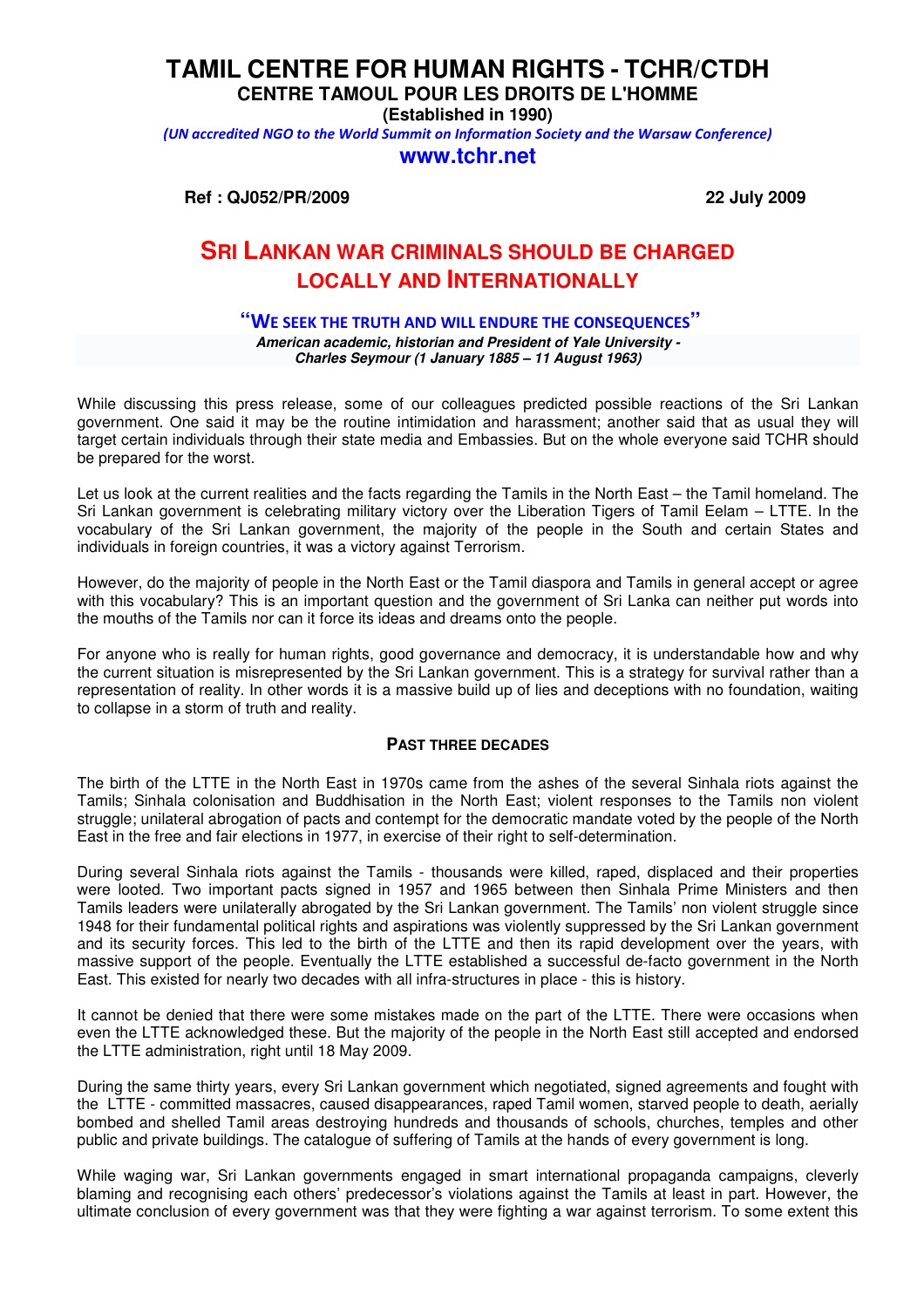version was accepted by the international community without taking into account the history of the island and the fact that the LTTE was being punished disproportionately by the mighty powers of the world.

According to former Foreign Minister of Sri Lanka (November 2005 to January 2007), Mr. Mangala Samaraweera, the US Secretary of State Condoleezza Rice lobbied many EU states to ban the LTTE, in June 2006. This implicitly shows that many EU states did not want to ban the LTTE but due to a request from Condoleezza Rice, they felt obliged to do so. **(Daily Mirror, 26 June 2009)** 

http://video.dailymirror.lk/videos/19/hard-talk-with-mangala-samaraweera

The LTTE participated in negotiations with at least four Presidents – President J. R. Jeyawardena in 1986 in Bangalore-India; President Ranasinghe Premadasa in 1989; Prime Minister and later President Chandrika Kumaratunga in 1994; and President Mahinda Rajapaksa in 2005. When these negotiations failed, loud and clear statements by the LTTE argued that the Sri Lankan government leaders were not interested in finding a negotiated settlement to the Tamils' long standing grievances. But this was not accepted by the international actors, possibly because of the LTTE's military structures having a Navy as well as an Air Force and their track record of military victories.

If any of these Presidents had felt that the LTTE had played a foul game in the negotiations, one after the other, four Presidents would never have invited the LTTE for further peace talks. Now the objective of the Sri Lankan governments becomes very clear, it was purely to buy time until they had fully prepared for a war of victory.

#### **GOVERNMENT POSES - 'NATIONAL UNITY'**

Anyhow, as said and predicted by the party to the conflict, the LTTE, - the present Sri Lankan government with the help of other political parties including the UNP in the South, has systematically found a military solution with the wider help of many other States.

One should not forget that the present government is trying to pose as a **'government of National Unity'**. Many members and ex-Ministers of the UNP, JVP, JHU, part of the NSSP and also non grata and non elected Tamils make up the present government. It is a hidden fact that the unity of the SLFP, UNP and JVP is an exhibition or facade – a drama. Unity and disunity among them are staged as appropriate to suit the questions and queries of outsiders.

It must be remembered that the present Mahinda Rajapaksa government has antagonised not only the LTTE and its sympathisers, but generally every Tamil locally and internationally. Tamils are unable to believe in a future solution because the Sri Lankan government has not learned anything from the past. All successive governments believe in one mantra – that is the **Sinhalisation and Buddhisation** of the whole island, especially the North East.

Every Sri Lankan government lives in the present and is not bothered about the future. This is one of the reasons the Island has seen so much bloodshed. The President and his family may be today's heroes for the South but the future could brand them as the worst warmongers, traitors who caused disunity in the island. There is no doubt that after a couple of years, the International propagandists of the Sri Lankan government are going to tell the world, **"yes it was a mistake made by Mahinda Rajapaksa's government, but now we have a different government which is ready to look into the grievances of the Tamils".** During that time, as there will be a different government and different officials in other countries, it is easy to predict that such statements would even be believed. But Tamils will remain victims and half of the population will no longer be alive.

The way the government handled the war, it has sown seeds for more violence in the future, rather than eradicated terrorism, as they have claimed.

#### **ARMENIAN GENOCIDE**

Today, the President and others may be escaping international punishment for war crimes - crimes against peace, crimes against humanity, traditional war crimes and genocide. But history has taught us that when there is a change of certain governments, the very countries which came to the rescue of violating countries facing indictment for war crimes may eventually bring the same countries to the international court. The denial of systematic destructions of today will be rectified tomorrow.

A good example is the Armenian genocide during Ottoman Empire in 1915-1917. While Turkey resisted widespread calls for it to recognise the genocide, after several years many countries did accept it. Some Turkish individuals who denied the genocide ended-up in a court in a foreign country and were found guilty. Even though it is not a pre-condition for Turkey to accept the genocide to enter the European Union, Turkey still faces difficulties.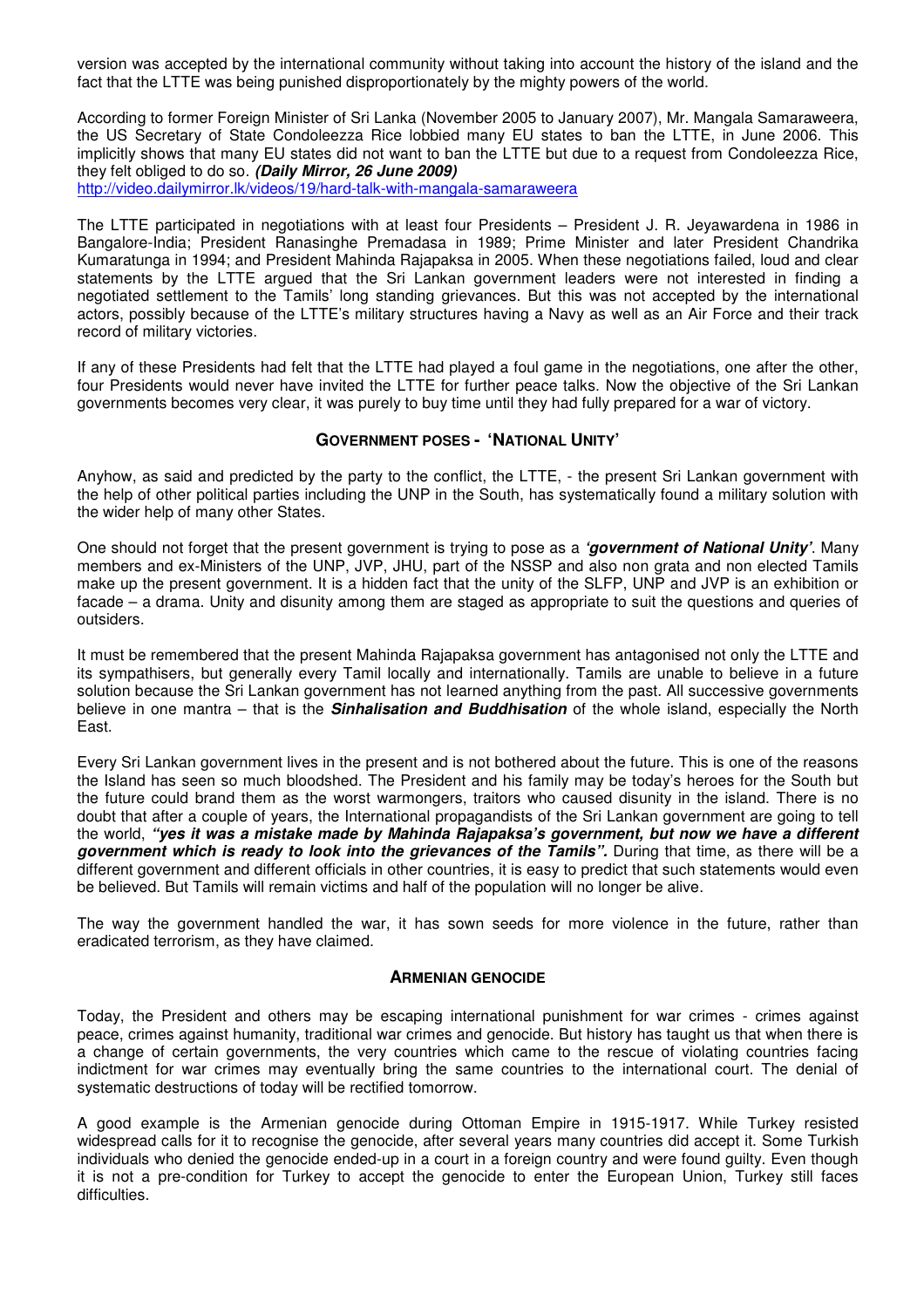We presume that the Sri Lankan authorities will remember what happened with the Nuremberg Trial and ad hoc tribunals for the former Yugoslavia and Rwanda. Not forgetting of course, the recent indictment of the President of Sudan. It is true that Sudan is not a signatory to the Rome Statute of the International Criminal Court – ICC, but there are mechanisms which can be utilised by mighty powers, as and when determined.

## **TRIAL SUIT IS WAITING**

We assume that the President and other violators of war crimes in Sri Lanka are aware of what happened to President Chandrika Kumaratunga, when she visited the Netherlands in the late 90s. Under local law, a suit was filed against her by a Lawyer in the Netherlands and the judge could not find enough evidence to proceed with that case. This allowed Chandrika to fly out of the Netherlands. If enough evidence had been filed, today Sri Lankan history would have been written differently. As far as Sri Lanka is concerned, presently, the lack evidence is not an issue – on the contrary, evidence is over flowing. Filing a suit in a democratic country is not limited to the President of a violating state. It is applicable to anyone representing the violating county, other than the Ambassador of that state.

This is why Sri Lanka has recently appointed a notorious **military commander as their Ambassador to Germany.** In fact, they are testing the pulse of the West regarding their violations. Germany was one of the countries that took a serious initiative in the Special session of the Human Rights Council on Sri Lanka, in last May.

### **Excerpt from the TCHR Urgent appeal of 28 June 2001 - Ref : AC/16/01 "Justice has no Border"**

"..........Under the International legal framework of human rights, Sri Lankan political leaders, along with their security counterparts can be held to account for their war crimes, crimes against humanity and genocide in Sri Lanka.

Those of us who live in democratic and civilised countries should make use of the law of these countries and bring the Sri Lankan war criminals to account, who freely come and go on holiday.

## The case filed against President Chandrika Kumaratunga in Netherlands has showed us the path..........! **(end)**

It cannot be denied that the armed struggle supported by the majority of the Tamils in the North East, has come to an end - maybe permanently or maybe temporarily – with a massive number of killings and deaths, disappearances, casualties and displacements. The survivors of the Vanni war find themselves in places which are worse or equal to the Nazis' Auschwitz & Buchenwald extermination camps and concentration camps. Half the cadres who were carrying out this struggle are dead, many are in custody of the Sri Lankan security forces undergoing various harassments and torture, some have been disappeared and some of them may be alive.

Those who are in the camps, where inhumane conditions are rife, are killed and disappeared every day. The women are raped, the children harassed, families' members are separated and there is no proper shelter, food or medical facilities. The hygiene conditions are horrendous. Recently there has been serious outbreak of meningitis and encephalitis.

International NGOs, Social Workers, Media personnel and others are not allowed to visit these camps.

This is what is happening to the victims of war and their families who fought for their fundamental political rights and aspirations for the last six decades through non violent and other means.

The government has to admit that it treats Tamils differently to the Sinhalese. A comparison between the military victory over the JVP in 1989 and the Vanni war is a good example. When the JVP was decimated by the Sri Lankan security forces - how many Singhalese in the South became IDPs and how many IDP camps existed in the South? Were any people in the South kept in camps for months in the name of screening?

This is where one has to seriously think of the true nature of the LTTE's struggle for the right to self-determination of the Tamil people. If the LTTE is not fully supported by the majority of the Tamils, then why is this so-called screening process going on? Here the logic put forward in the past that **"the LTTE is the Tamils and Tamils are the LTTE"** is proven to be accepted by the government itself.

The banning, unbanning and eventual banning of the LTTE is a clear indication that the government doesn't want the outside world to realise the support that the LTTE enjoyed among the Tamils in North East. The government fear that the LTTE may become a political force in the North East.

# **PLIGHT OF THE IDPS**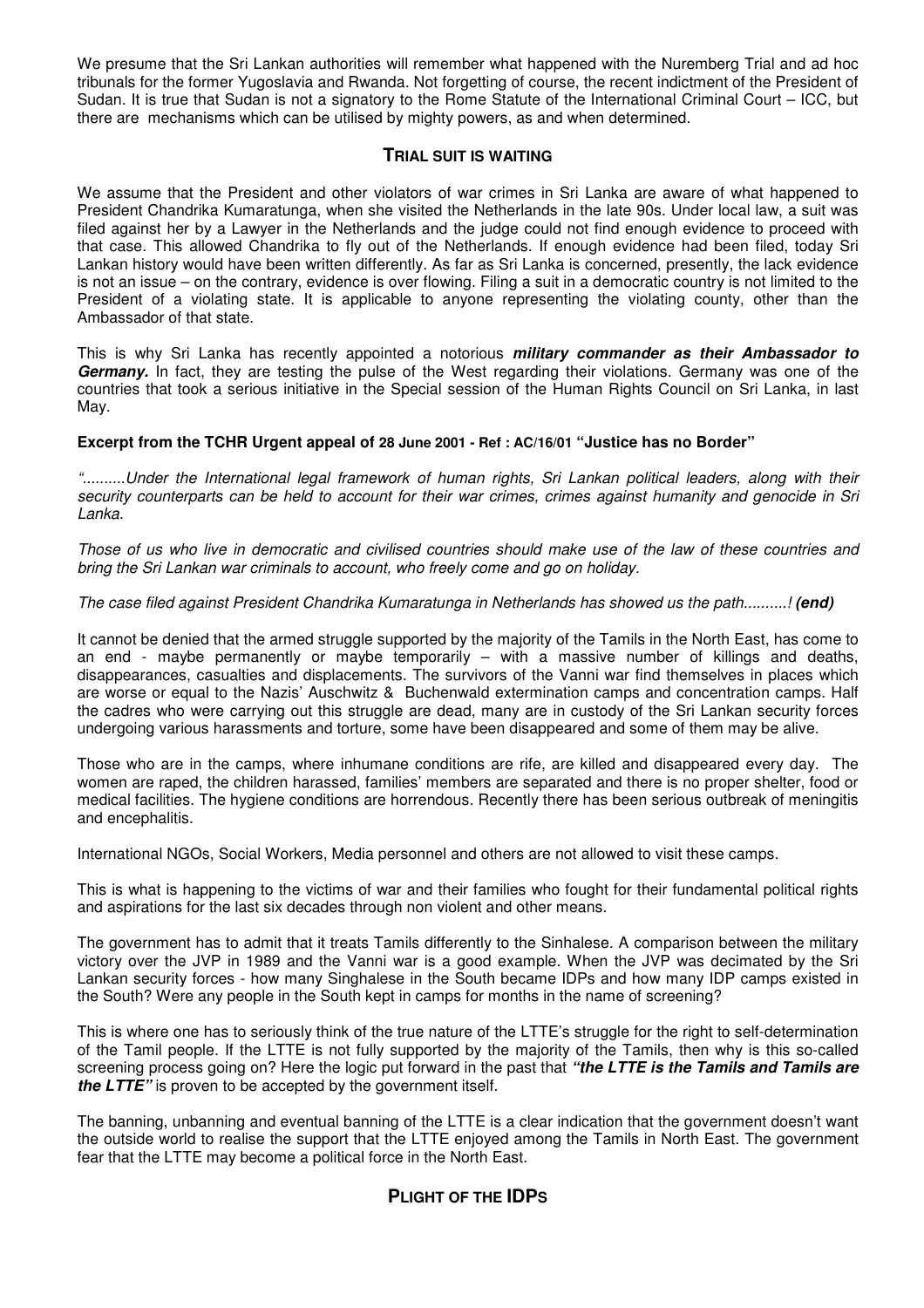On 19 May 2009, President said in the parliament that, **"....There are only two peoples in this country. One is the people that love this country. The other comprises the small groups that have no love for the land of their birth. Those who do not love the country are now a lesser group."** He continues, **"No longer are the Tamils, Muslims, Burghers, Malays and any others minorities."** 

What does he mean? Is he saying that "**those who do not love the country are traitors?"** or **"Tamils, Muslims, Burghers, Malays and any others minorities are now Singhalese?"** The message has a double meaning.

We are sure that the President is well aware that 300,000 victims of the Vanni war have been incarcerated in forty odd inhumane extermination camps and concentration camps for more than two months.

#### **SOURCES VISITED CAMPS**

A few of our sources have visited some of these camps. When they entered for the first time, they were surprised to see that the Soldiers at the entrance guarding these camps were wearing masks. Only after they entered inside the camps, did they realise that the camps were full of injured, sick and elders who are left to die. Hygiene conditions are appalling and flies everywhere, hence the masks.

Those whom they have met and spoken with previously were not seen on their next visit. The women whom they met earlier had been raped and harassed by the soldiers. The children have no schooling. The injured have no proper medicine. The hungry have no proper food. The wives, husbands, children pleaded with them to find their parents, sons, daughters, brothers, sisters, and other family members. Those who want to follow their spiritual practices have no place to do so, nor persons to carry out their rituals and rites.

The tyranny and this appalling situation have continued for days, weeks, months and years. Yet the President said in his speech on 19 May, **"....In the past several decades those (Tamils) people did not have the right to a meaningful life. They were denied the right to life, the right to freedom, the right to development. I shall give all of that to those people. I accept that responsibility."** These words have no meaning other than for international publicity.

Development and Reconciliation may be sweet words for outsiders but not for those who are in the extermination and concentration camps. It is shameful that a government which claims to respect democracy and exists in 21<sup>st</sup> century, has these camps. The homes of those interned IDPs are almost all looted by the soldiers and the paramilitary working with the government.

It is strongly believed that the IDPs of any part of the North East will be resettled only after the Sinhalese people have been well settled and statues of Buddha have been erected in most of those areas. De-mining is a pretext to prevent resettlement and the government is shedding crocodile tears over it. Do these people face anything worse in their own places of residence than what they are undergoing in the extermination camps and concentration camps? All this is happening behind an iron curtain.

Some victims of the Vanni war are held in incommunicado, undergoing torture and forced to appear to give interviews in favour of the government to the press. The Government uses such sinister acts to hide the truth. Who will consider these interviews seriously?

## **POLITICAL SOLUTION IS A MYTH**

The Secretariat for Coordinating the Peace Process (SCOPP) will be winding up operations with effect from July 31 and the All Party Representative Committee (APRC) has also been asked to wind up its affairs.

Sri Lanka has a history of finding excuses to avoid implementing a political solution for the Tamils.

.

**Please see the sequence in which the present President has talked about this matter :** Initially he said that a political solution would be offered once the military operations ended. Then he stated that, the All Party Representative Committee (APRC) was in its final stage and once finalised would be implemented. Now the APRC has been replaced with a new committee, known as the committee for Development and Reconciliation. This committee has nothing to do with a political solution and the latest is that the President wants a new mandate for any political solution to the Tamil question. Now he thinks that his second term in office is the best period for it. In between, there was an occasion when he said in USA : **"there is no ethnic conflict in Sri Lanka, as some media mistakenly high light".** 

These are the new thoughts of the government - as the LTTE is no more in existence in the ground and there is no other Tamil leadership which is in a position to challenge the government, to seriously consider any political solution. At least now the mighty powers will understand why the Sri Lankan government was determined to brand the LTTE as a terrorist organisation and also sought their help to wipe them out.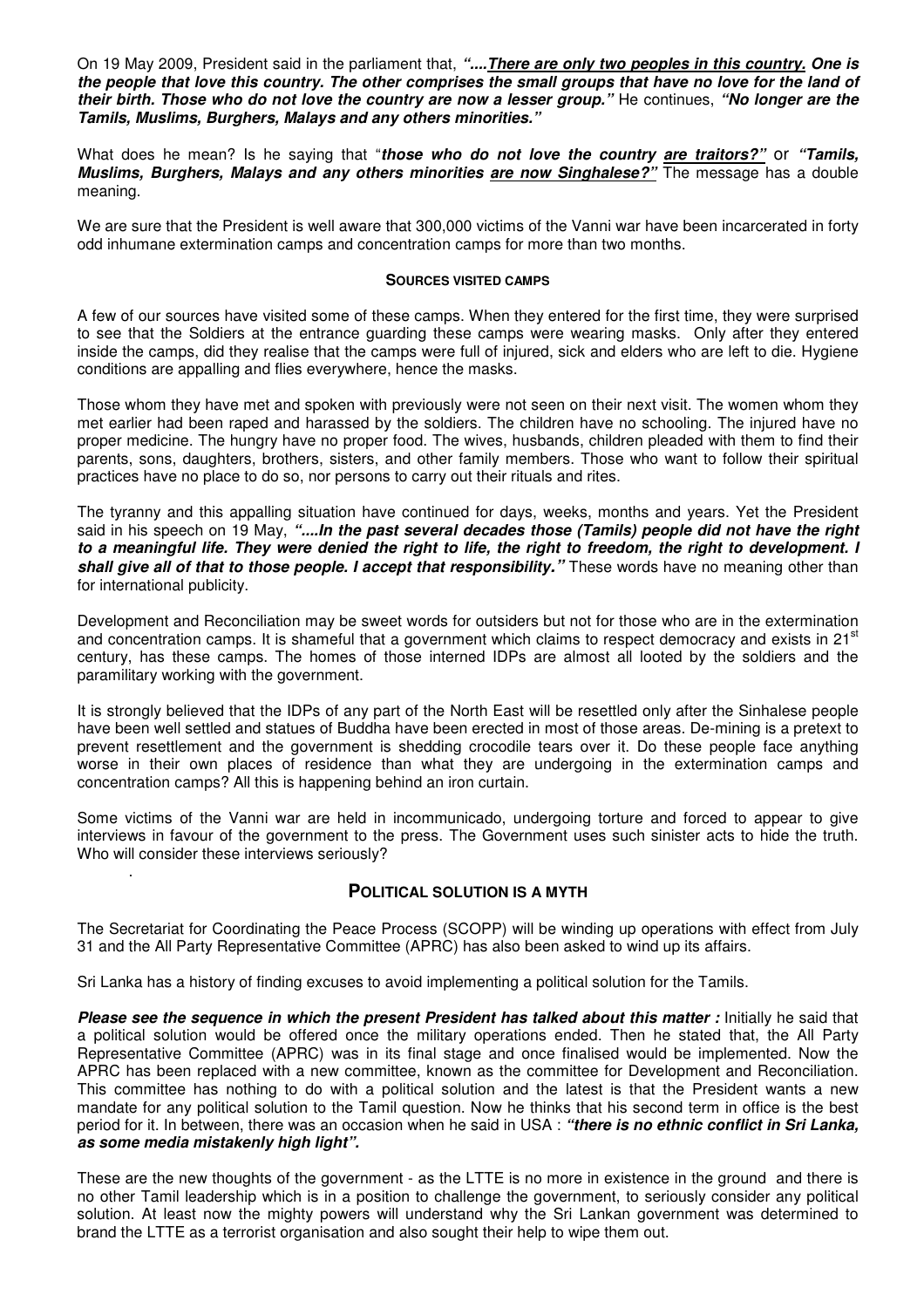## **IS IT DEMOCRACY?**

While the government gained a military victory, the independent media in the South was silenced by illegal forces which are working with the government. No media is allowed to report anything about the suffering of the people during the war nor even about the inhumane conditions in the camps nor how the government has achieved this military victory.

Some journalists in the South have been branded as traitors and these journalists and their families are facing various hardships and threats. Some have already left the island for their safety. Many journalists in the North East and in the South have already been killed.

On 19 May 2009, in his speech to the Parliament, the President said, **".....I will also not permit anyone to destroy democracy in our country..."** 

The government which presents itself to the world as democratically elected is now looking for a way of extending the period of the Parliament and the Presidency though a referendum! Sri Lankan governments introduced all their anti-Tamil legislation under the guise of democracy.

#### **In the past, President J. R. Jeyawardena had many referendums. If the Sri Lankan leaders think that a referendum would be the best way to show their commitment to democracy, they must courageously hold a referendum in the North East, on the Tamil ethnic question.**

If this government chooses to ignore the Tamils' grievances, then in another few years, there may be worse incidents, than those experienced in the past. However successive governments have always benefited from the twin agendas of Sinhalisation and Buddhisation of the North East. The present government is no exception. In fact, this twin agenda is going to be **its eventual political package to the Tamils.** 

The President and his family cannot hang onto power forever, in Sri Lanka. When their period comes to an end, that is the day that they will be answerable for all the heinous mistakes of today.

Even the Tamils who supported the government, miscalculating that the elimination of the LTTE is the only way forward, are now regretting. The Eelam People's Democratic Party - EPDP members and a nominated Minister in the government are being forced to contest the election on the ruling party ticket – they were prevented from contesting through EPDP. Then the TULF President who fully endorsed the war is now complaining that he is unable to carry out his election campaign in Jaffna because government people are obstructing his party's campaign.

#### **The following was said to the IPS, on 17 July 2009, by two Tamil politicians who supported the government in the latest war :**

"These elections do not mean anything to the people. The people are undergoing total agony. Every house has a relative who is missing, killed, injured or in IDP camps," said **V Anandasangaree, the leader of the Tamil Liberation Front.** 

**Dharmalingam Sidarthan, the leader of the People's Liberation Organisation of Tamil Eelam (PLOTE)** said, "Even though these two places (Vavuniya and Jaffna) were not directly affected during the final stages of the war, people had lost many of their kith and kin". "Therefore, we had asked the government not to hold the elections until the people were mentally stable."

The government is testing the ground with Municipality elections in the North, while 300,000 people are kept in the inhumane IDPs concentration camps in Vanni district and another 200,000 in other places. **They have already hidden the elections results of 1977 and 2004 in the North and East.** Even if they lose this election, they will have their own explanation. But if they win the election with their routine vote-rigging, the results will be used to further strengthen their appeal to the International Monetary Fund - IMF and to the EU for GSP plus.

# **SRI LANKA DISCREDITS AND INTIMIDATES AS 'PREVENTIVE MEASURE'**

In a joint statement on 23 May 2009, the UN Secretary General underlined the importance of an accountability process for addressing violations of international humanitarian and human rights law in Sri Lanka and he further indicated that the government will take measures to address those grievances. So far, no measures have been taken by the government, but it has used this very statement during the Special session of the UN Human Rights Council on Sri Lanka, to lobby members to vote in its favour. Until now no measures have been taken towards implementation.